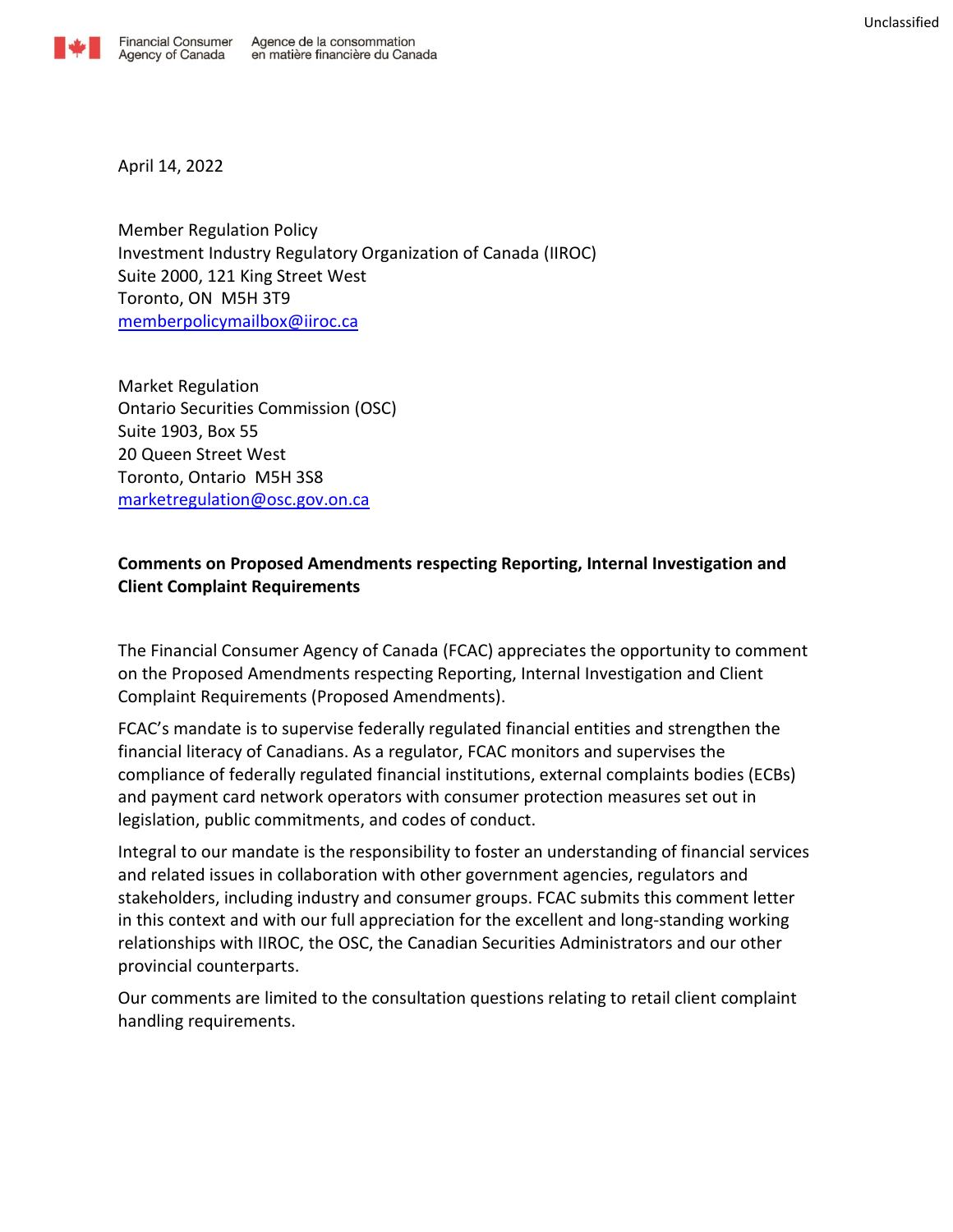#### **FCAC's Reviews of Banks' Complaints Handling Procedures (CHPs)**

In 2018/9, at the request of the Minister of Finance, FCAC examined the complaints handling procedures (CHPs) of Canada's 6 largest banks and assessed whether they resulted in complaints being handled in an effective, accessible and timely manner.<sup>1</sup>

Th[e CHP Report](https://www.canada.ca/en/financial-consumer-agency/programs/research/banks-complaints-handling-procedures.html) was published in 2020 and concluded that the banks' CHPs were generally effective, accessible, and timely for simple complaints that could be resolved at the first point of contact, but that they were less effective, accessible, and timely when it came to more complex complaints that required referral to higher levels.

Since the release of the report, FCAC has been working with Canadian banks to establish better complaints handling procedures. New requirements in the *[Bank Act](https://laws-lois.justice.gc.ca/eng/annualstatutes/2018_27/page-40.html#h-112)* and FCAC's [Guideline on Complaint-Handling Procedures for Banks and Authorized Banks,](https://www.canada.ca/en/financial-consumer-agency/services/industry/commissioner-guidance/complaint-handling-procedures-banks.html) which will come into force on June 30, 2022, are intended to address the above noted areas for improvement and to ensure that financial consumers have access to more robust complaint handling regimes that are consistent with applicable international best practices.

Key enhancements to the complaint handling regime at the federal level include:

- The inclusion of a broad definition of "complaint" in the *Bank Act,* ensuring that any complaint related to a bank product or service falls within the complaint handling regime.
- A blanket requirement that, in all cases where a bank or ECB must provide information pursuant to the complaints process provisions in the *Bank Act*, such information be provided in a manner, and using language, that is clear, simple, and not misleading.
- Enhanced record-keeping requirements for complaints-related information.
- A requirement to designate an individual with overall responsibility for the bank's complaint handling regime and designate one or more employees or officers to receive and deal with complaints.
- A requirement that the timeframe for referring complaints, that have not been closed or resolved, to a designated employee or officer does not exceed 14 calendar days from the date on which the complaint is first communicated to a financial institution.
- A 56-day time limit for a bank to deal with a complaint; reduced from the previous 90-day response time to provide better alignment with international standards.
- Specific training requirements.

 $1$  This review was conducted concurrently with a review of the ECBs' operations against their market conduct obligations and best practices for external dispute resolution. The **ECB Report**.

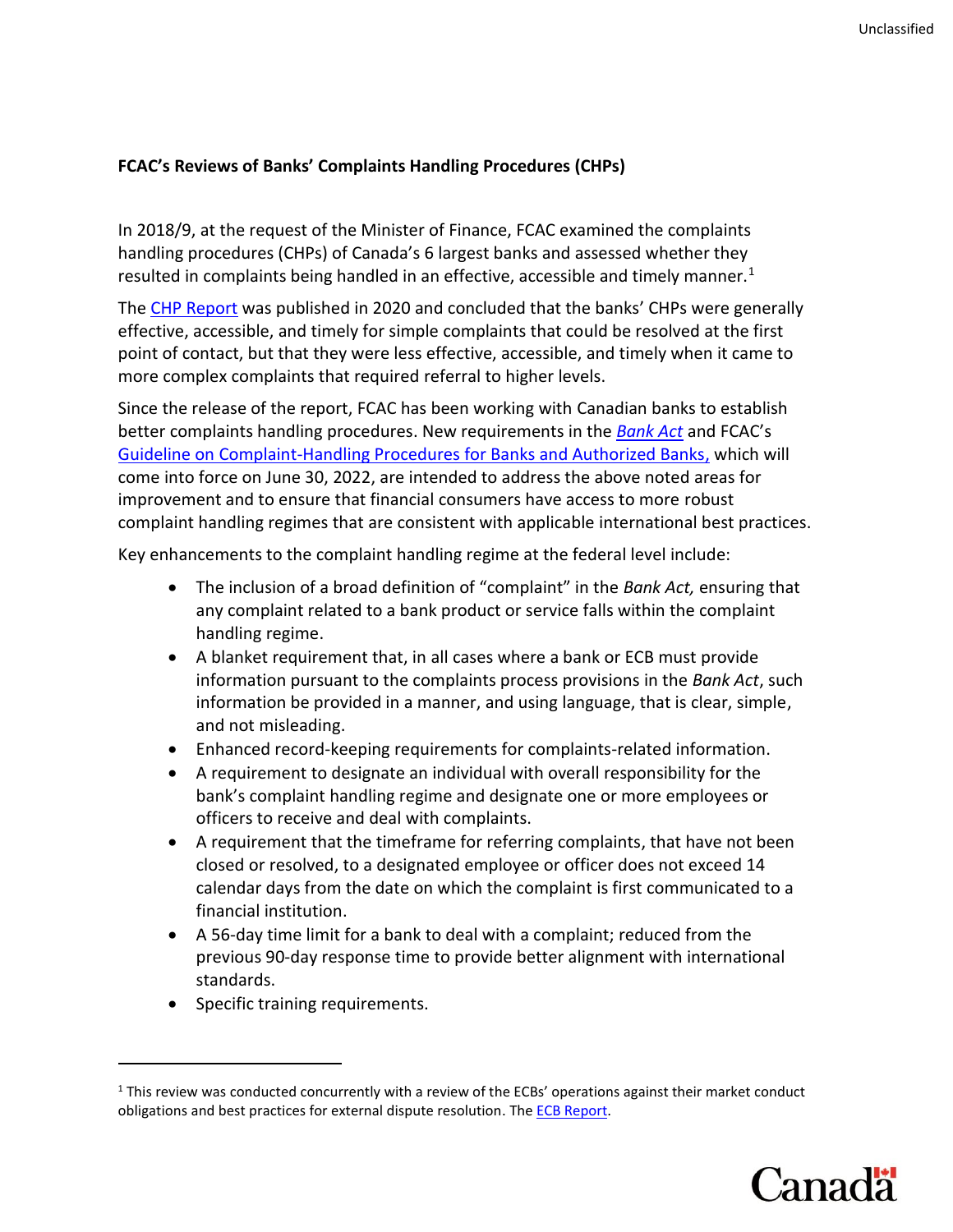### **Concerns related to differences between regulatory provisions for complaints-handling between the securities and banking sectors**

FCAC recognizes the jurisdictional authorities when it comes to the regulation of financial services as well as the different regulatory provisions for complaints-handling between the securities and banking sectors.

While these frameworks differ in numerous ways (internal complaint resolution response times, the mechanisms for obtaining redress and provisions regarding access to ECBs), the objectives of these frameworks are aligned in seeking to provide fair and effective dispute resolution for investors and consumers.

Some of the differences appear to be more related to technical details rather than issues of substance. Financial institutions have highlighted these differences to us and have signaled the possibility of these technical differences creating duplication and/or a lack of clarity in compliance expectations for financial institutions. In addition, they have identified the potential for confusion for consumers and investors.

#### **A consistent approach to complaints-handling would have benefits**

A more consistent approach to complaints handling across the banking and securities sectors would serve both the industry and financial consumers. Financial consumers would be able to rely on the same approach irrespective of the type of product and where it was purchased. Financial institutions selling products from more than one sector would benefit from harmonized requirements.

For example, we note that the Proposed Amendments include a requirement to resolve complaints within 90 days. This proposed requirement is approximately 60% longer than the new Canadian federal requirements for banks (56 days – effective June 30, 2022), and the standard in the United Kingdom (56 days) and the US (60 days). In addition, it is more than twice as long as permitted by regulators in Ireland (40 days) and Australia (30 days).

Given that the issues consumers bring to their financial institution's attention through complaints are time sensitive, FCAC has been an advocate for shorter timelines. Our report on complaint handling showed that consumer issues, when not addressed, can grow more acute with each day that passes and result in a lessening of confidence in the financial institution and regulatory framework.

FCAC appreciates IIROC's past engagement on these and other topics, and we look forward to continuing the dialogue to advance financial consumer protection. We welcome the opportunity to continue to work towards better alignment of complaint handing requirements that would be of benefit to both financial consumers and the financial services industry.

# **Canadä**